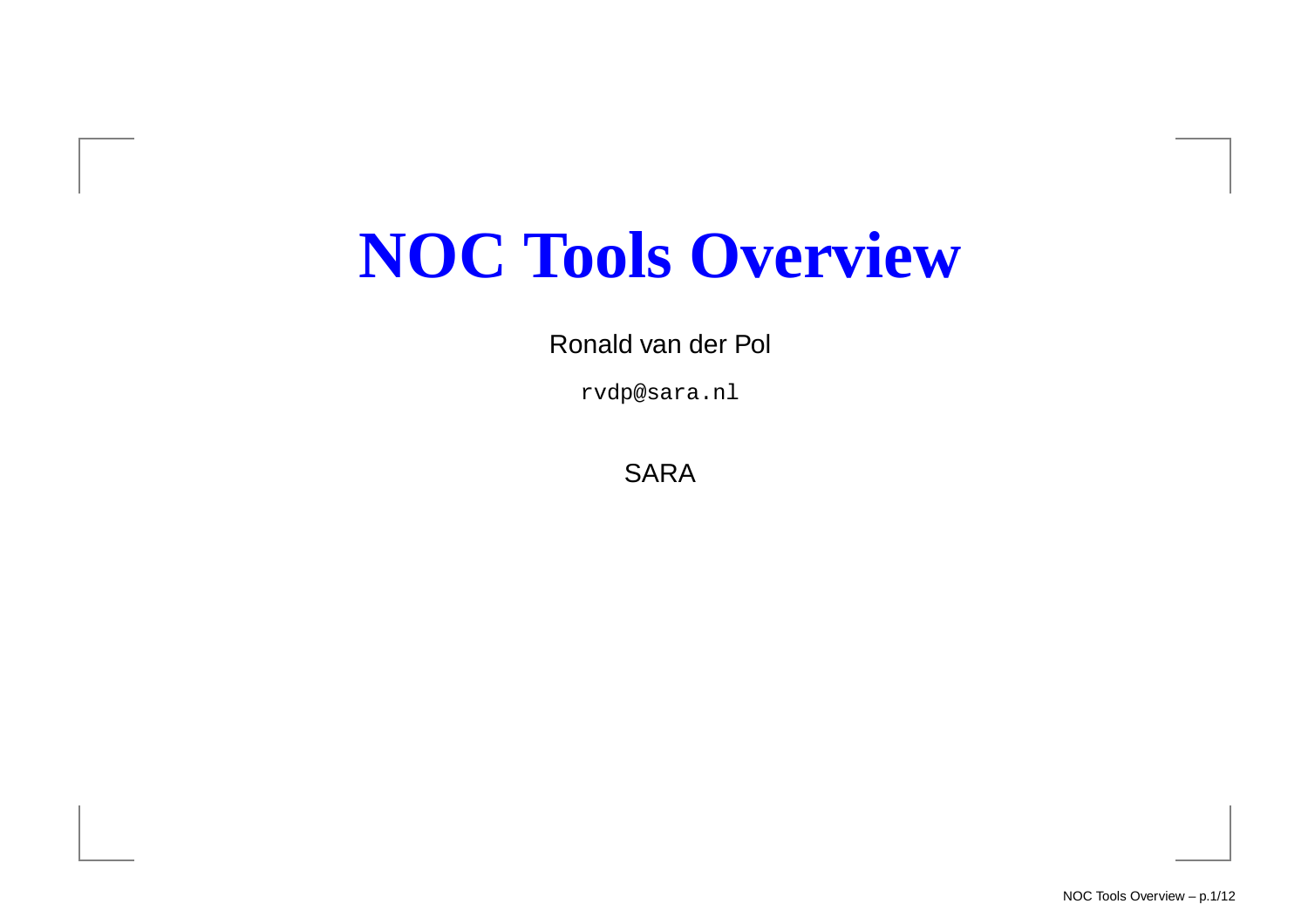#### **SURFnet6 NOC**

- SURFnet6 NOC is operated by the NOC Alliance: SARA (NL) and Telindus ISC (BE)
- **•** Telindus ISC
	- 1st and 2nd line support
	- $\bullet$  reporting
	- RoN security
- **SARA** 
	- 3rd line support
	- configuration changes (new customers, etc)
	- **RON NOC tools**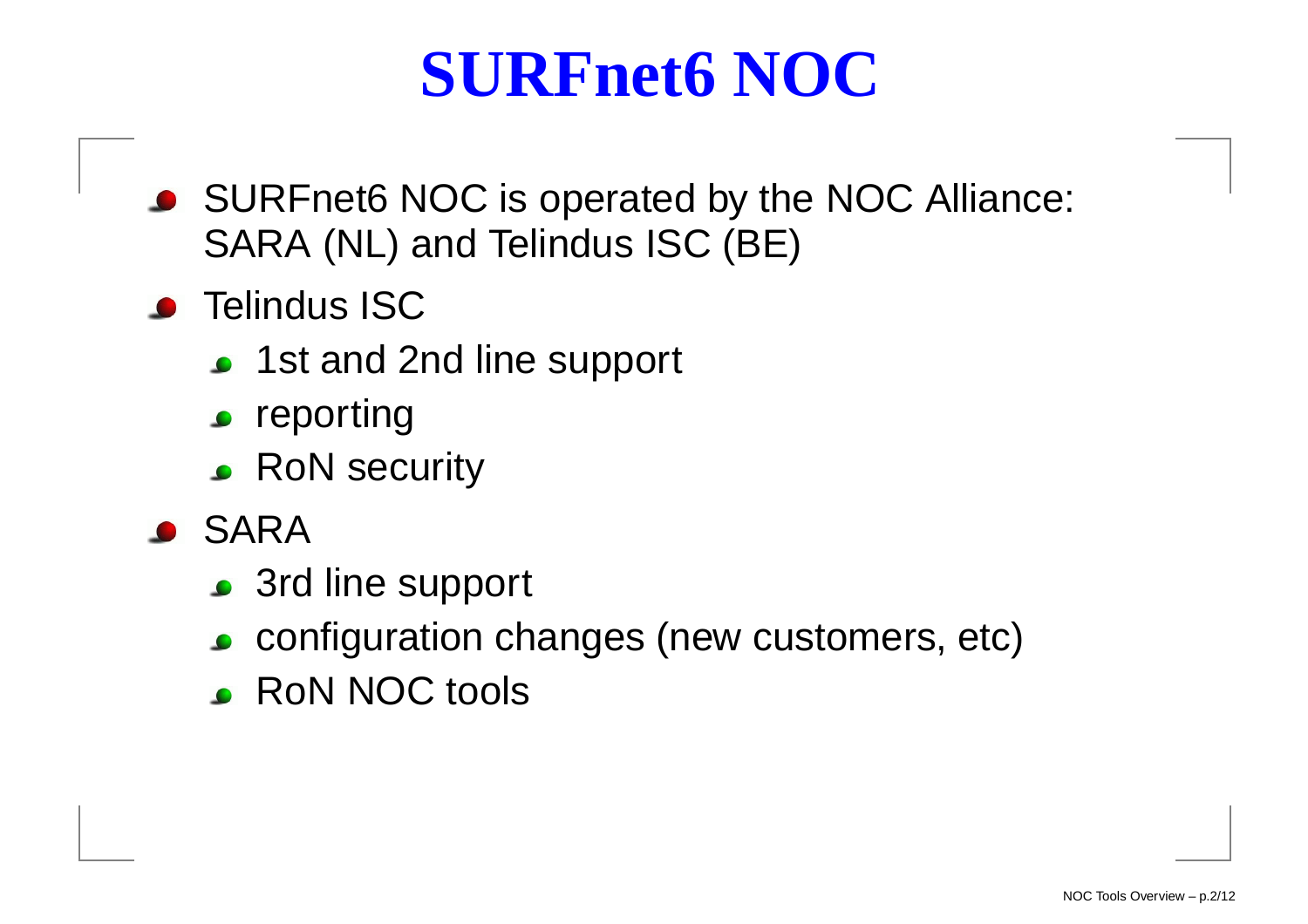## **SARA Network Research Group**

- New activity within SARA's High Performance NetworkGroup
- Group started on July 1st 2005
- Coordinator: Ronald van der Pol (full-time)(employed since April 1st 2005)
- Members:
	- Andree Toonk (2 days/week)
	- Pieter de Boer (1.5 days/week)
	- **Marco Davids (1 day/week)**
	- **Hanno Pet (0.5 day/week)**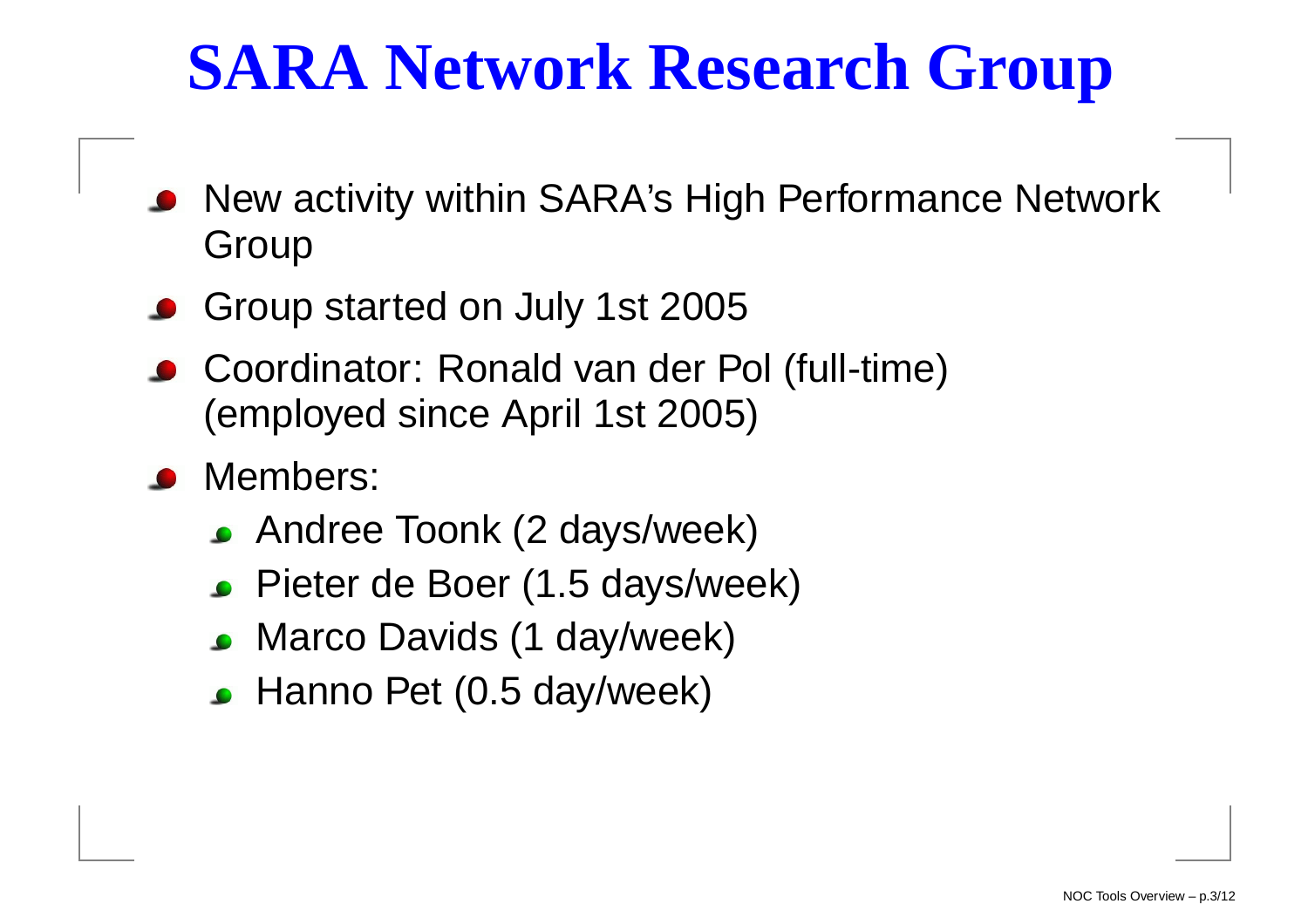## **RoN NOC Tools**

- Part of SURFnet6 NOC contract
- **C** Legal start on July 1st
- **Activity plan approved on August 16th**
- **Actual work just started**
- **•** No deliverables finished yet
- Andree's talk: NOC Tools first results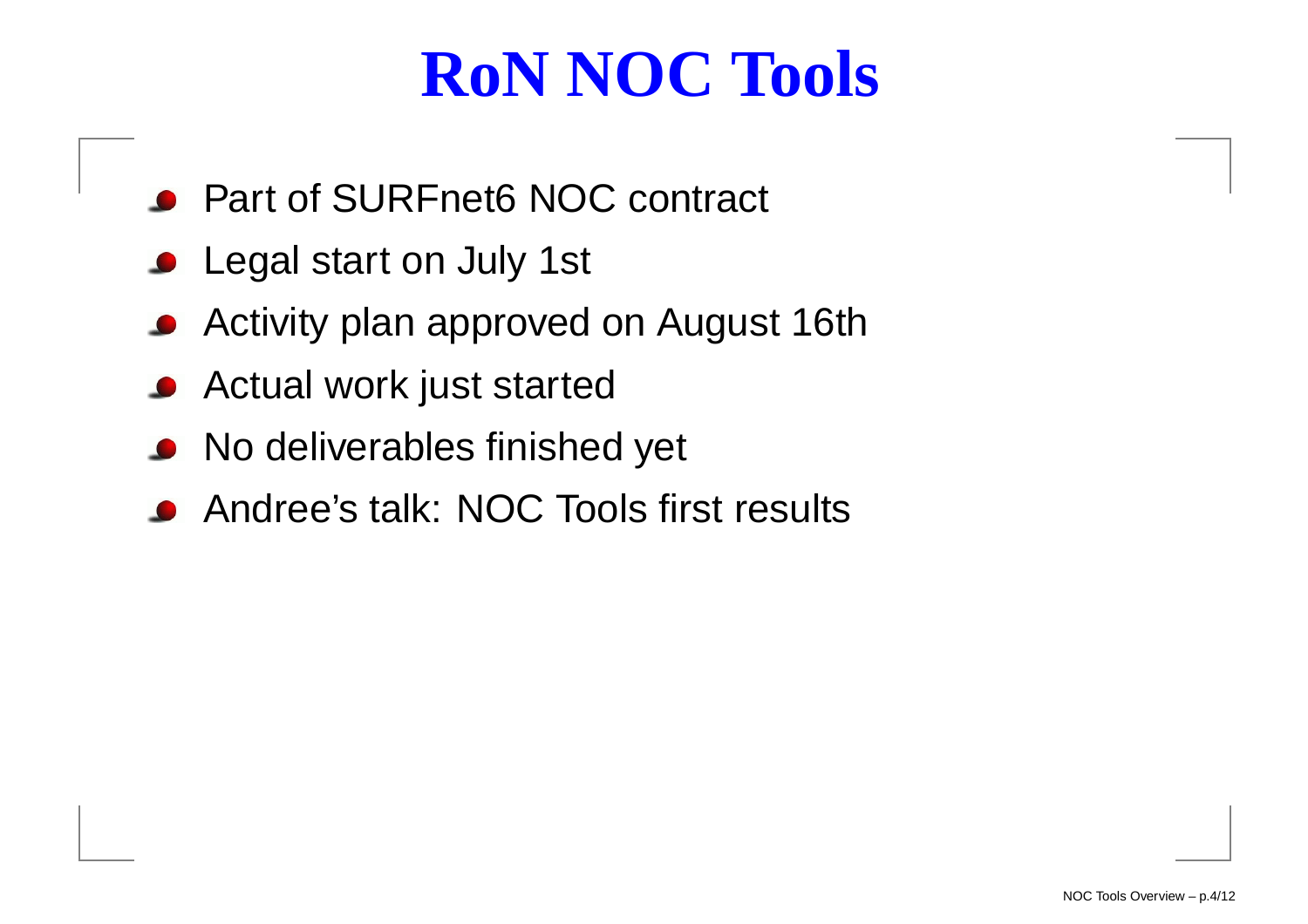#### **NOC Tools activities**

- **S** TL-1 Toolkit
- **C** Light Path Monitoring
- **Multicast**  $\bullet$
- **Proactive Management**
- **•** Tool Integration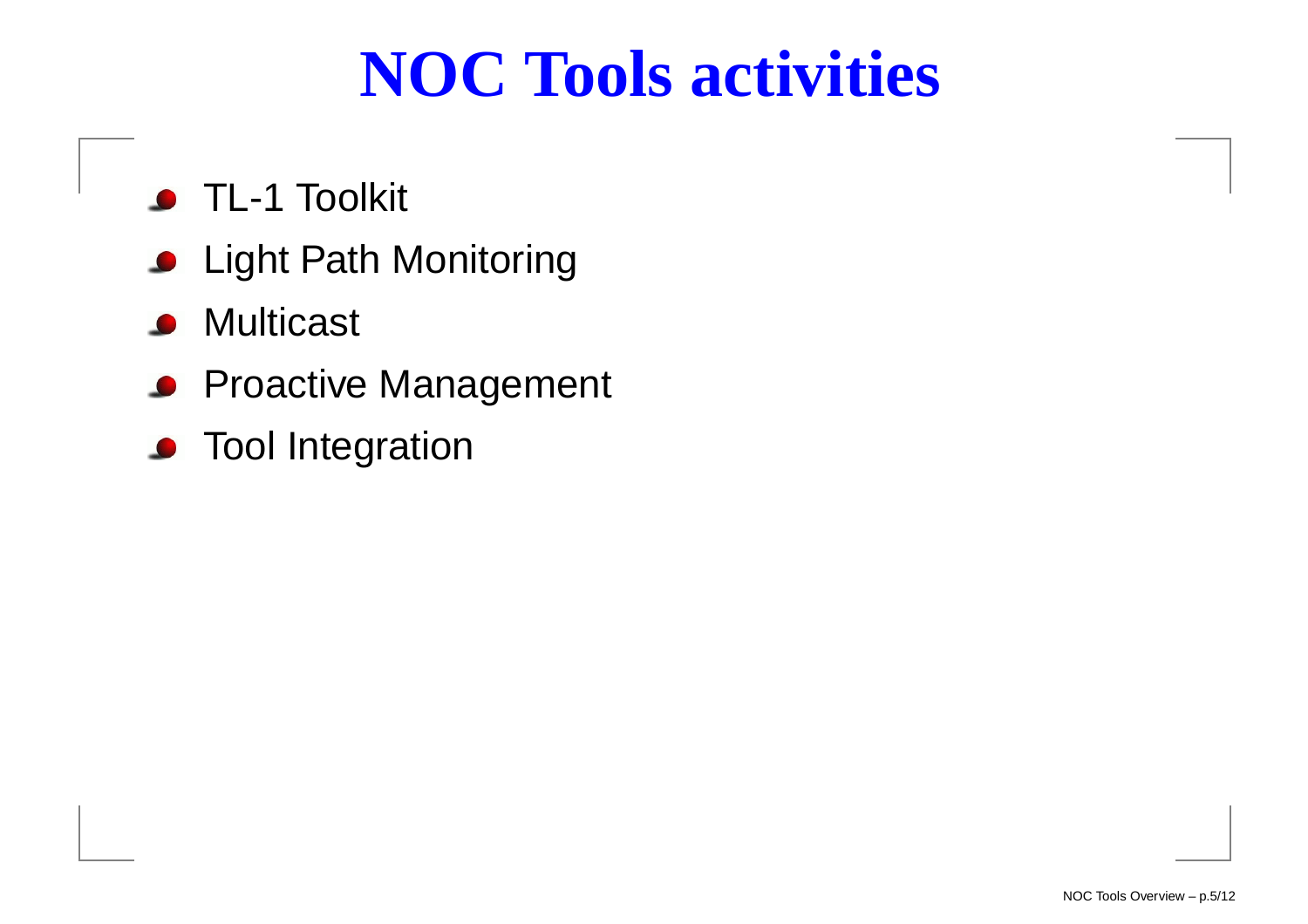#### **TL-1 Toolkit**

Nortel equipment has several management interfaces

- GUI (Site Manager, Preside, etc)
- $\bullet$  CLI (TL-1, etc)
- SNMP
- GUI great for alarm monitoring and network health, BUT
	- limited to what the buttons allow you to do
- TL-1 interface needed for scripting like:
	- automating (repetitive) tasks
	- allow scripts to get information out of the equipment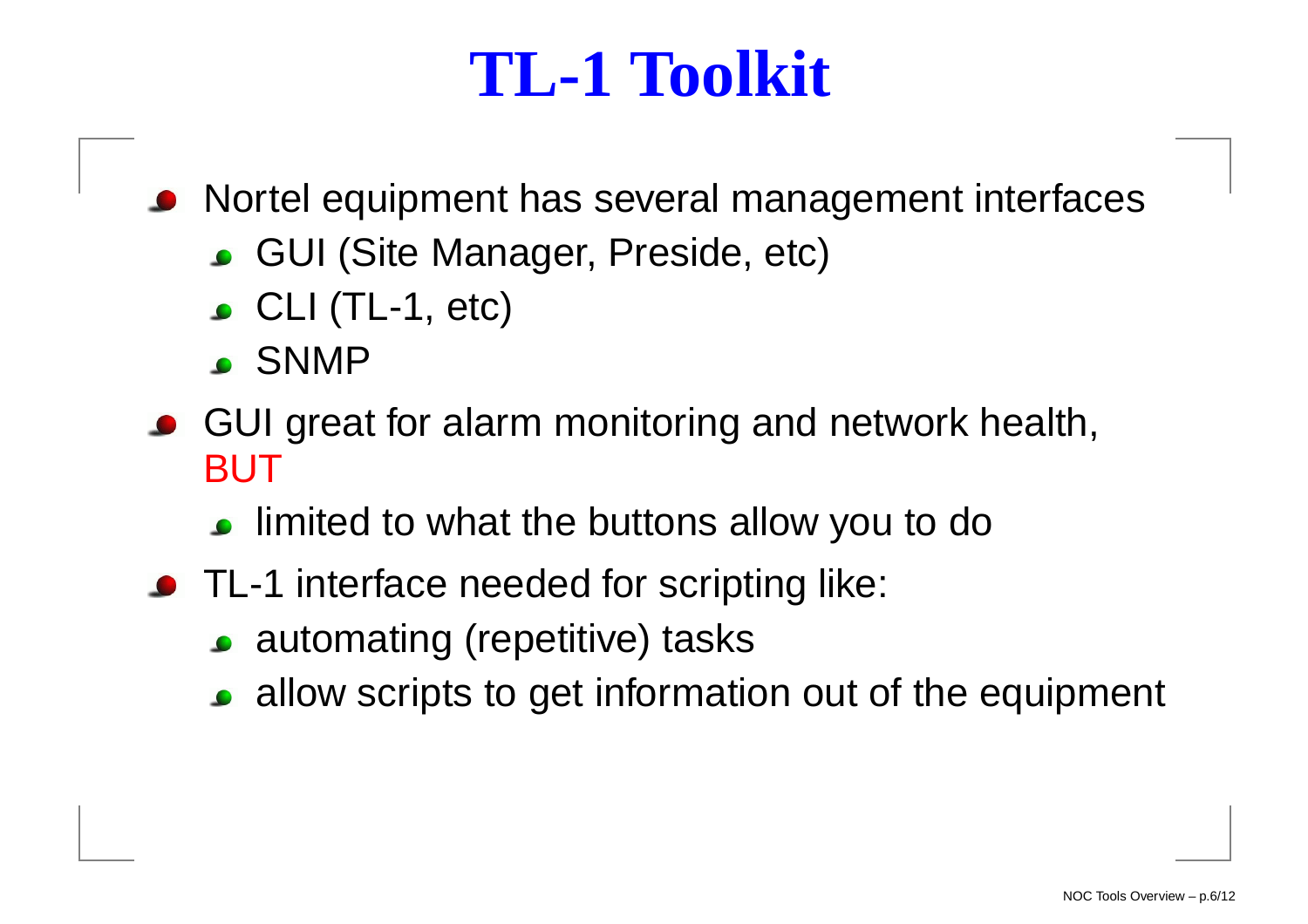## **TL-1 Toolkit (cont'd)**

- TL-1 is extremely user unfriendly
- **Easy to use API for scripting needed**
- Perl is <sup>a</sup> widely used scripting language in the ISP world
- TL-1 Toolkit is <sup>a</sup> Perl module
	- **hides TL-1 syntax**
	- provides easy to use API for frequently usedcommands
	- **c** interface to TL-1 syntax for rare commands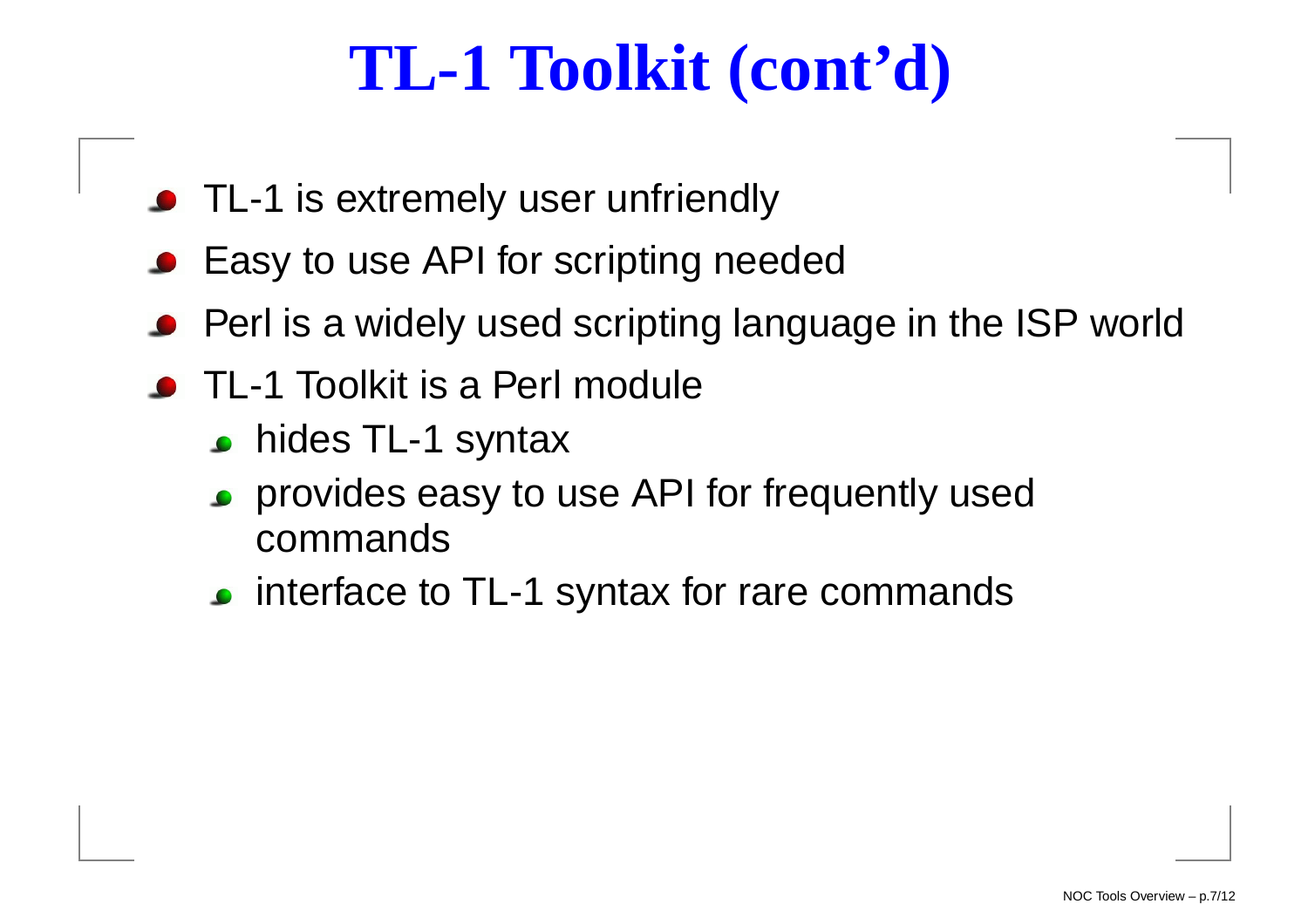## **Light Path Monitoring**

NOC needs tools to manage light paths

- where do the light paths go?
- which light paths does <sup>a</sup> customer have?
- how do you identify light paths? $\bullet$
- what metric do we use for light path usage reporting?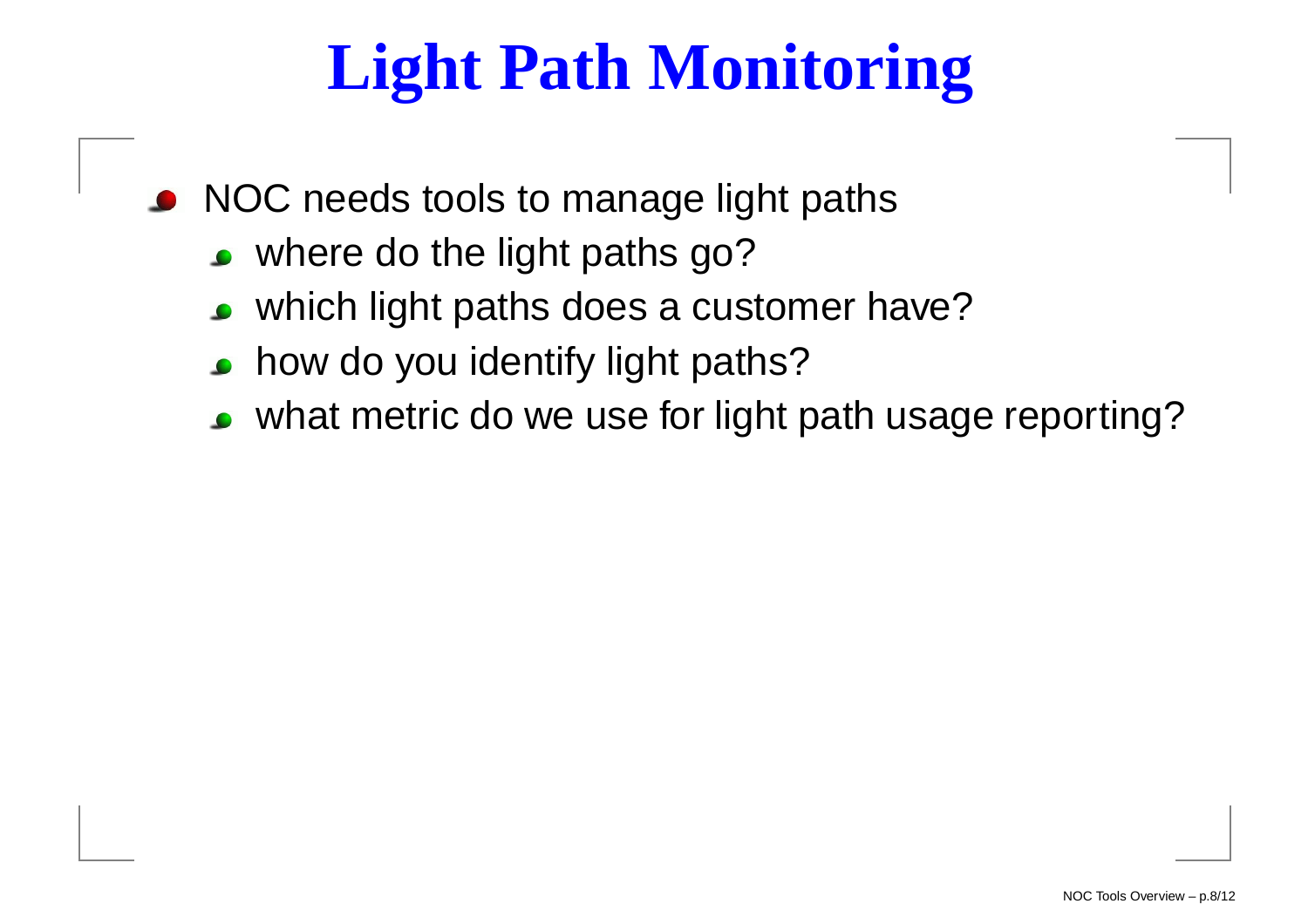#### **Multicast**

- SURFnet6 will support both IPv4 and IPv6 multicast
- NOC needs tools to manage multicast
	- **c** trouble shooting
	- traffic use (weathermap)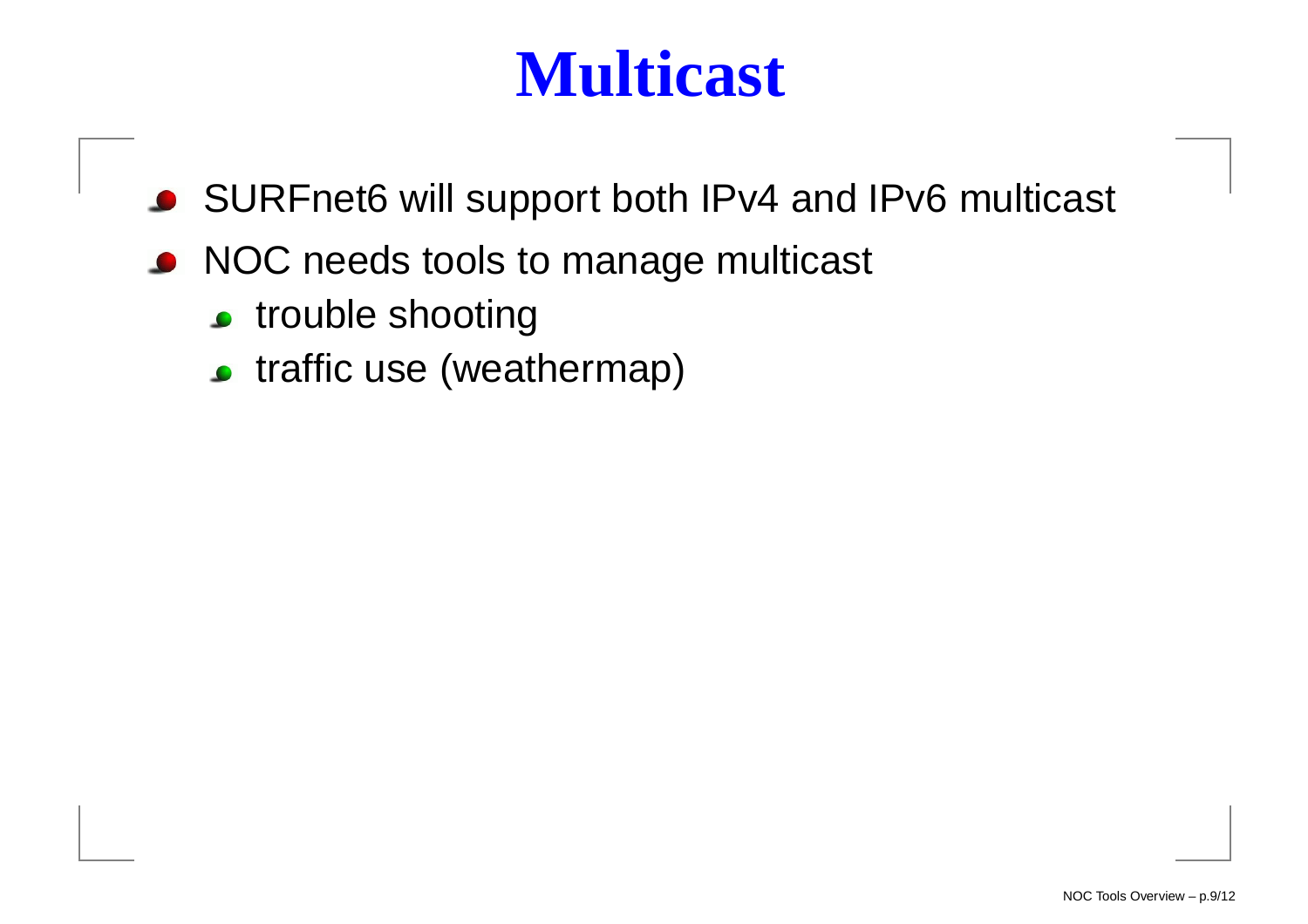## **Proactive Management**

- goal is to detect problems before data traffic is effected
- **example:** 
	- **transmission lasers use certain power level** (bias current)
	- **•** bias current slowly increases over time
	- laser needs replacement when bias current exceedsthreshold
- useful to have <sup>a</sup> graph of the bias current over time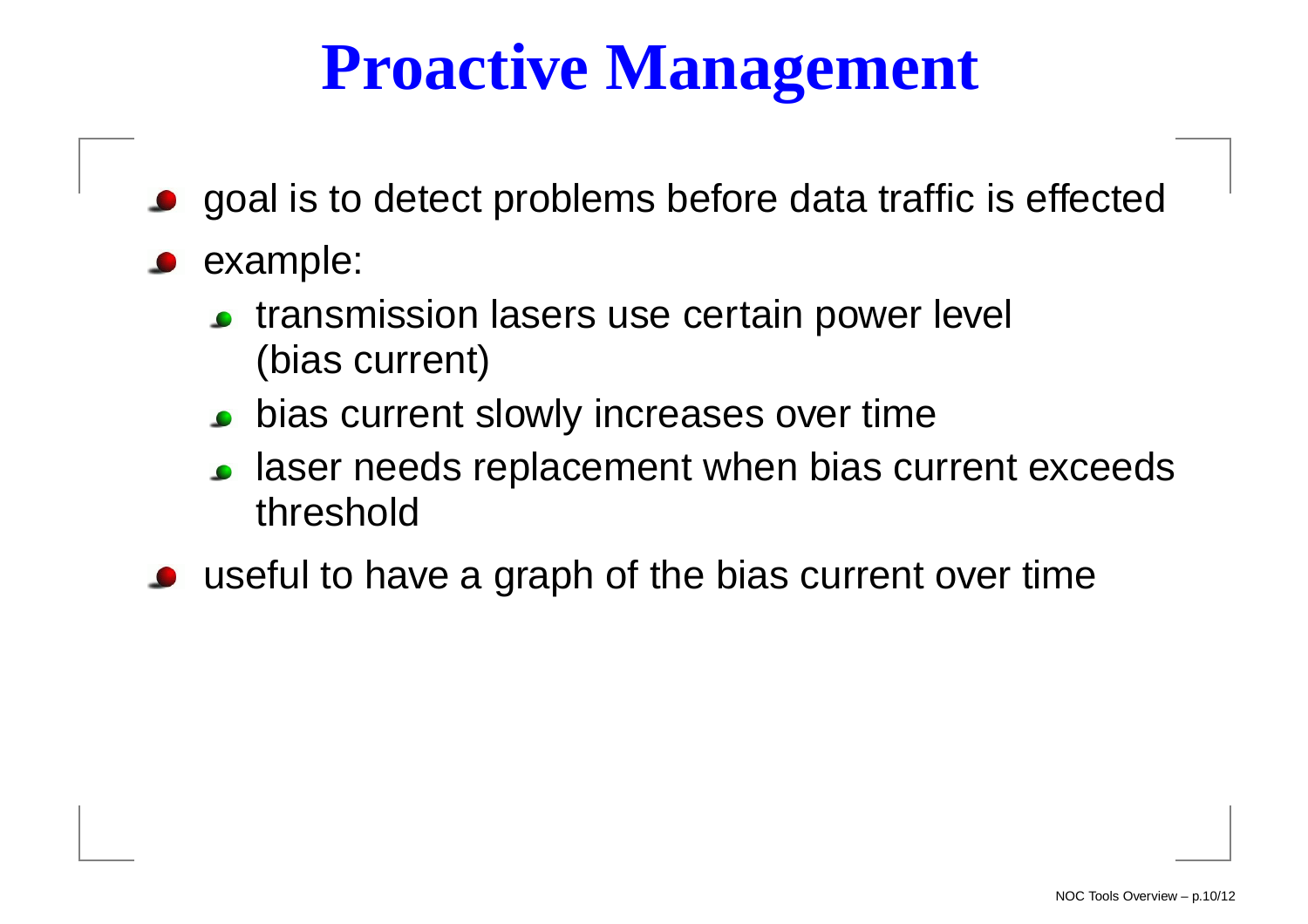## **Tool Integration**

- SURFnet6 will have many mangement tools
	- **o** optical layer
	- **s** light paths
	- **Ethernet layer**
	- IP layer
- **Engineers need easy access to all tools**